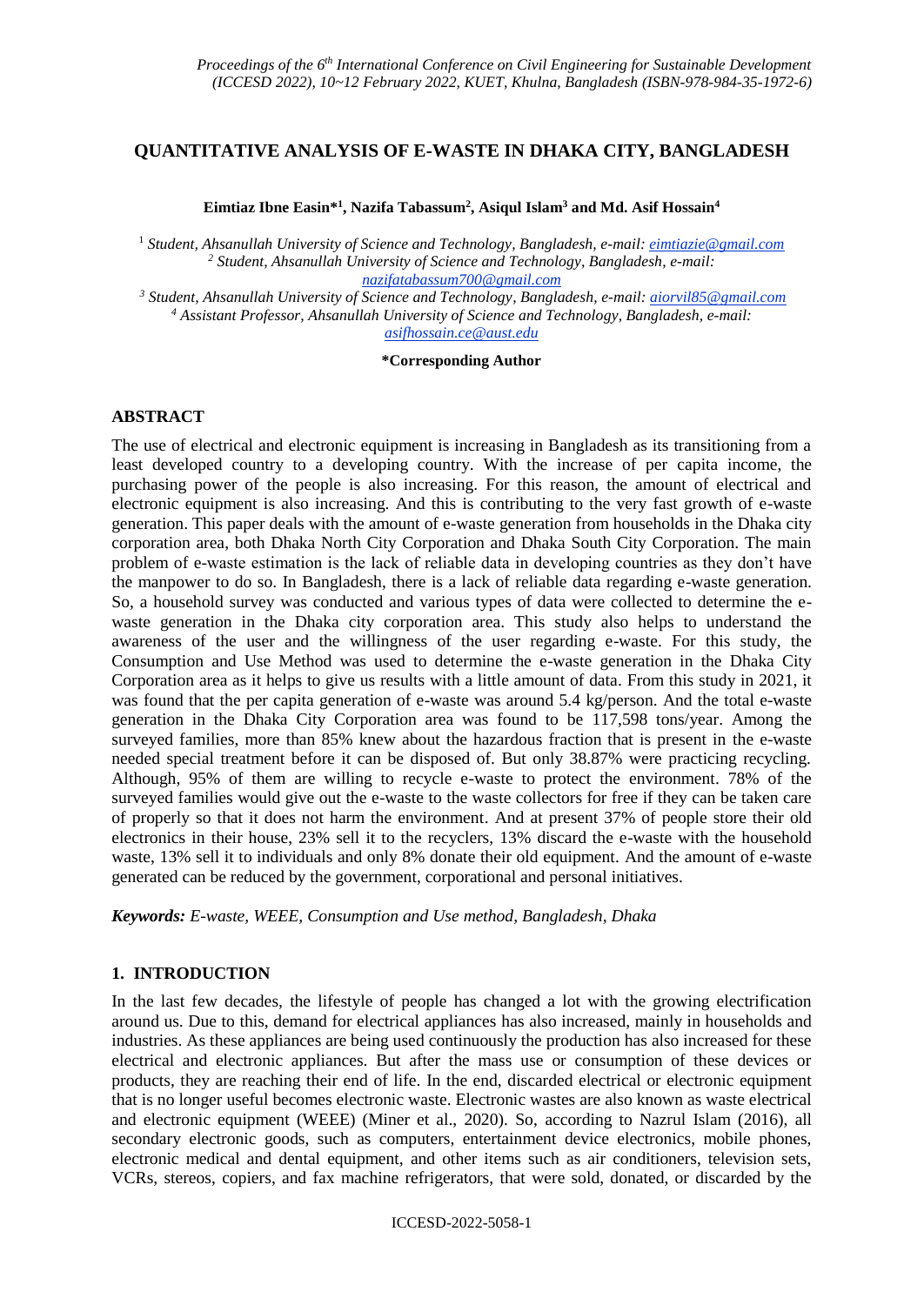owner, are classified as electronic waste. In 2014, 12.8 million metric tons of small equipment, 11.8 million metric tons of large equipment, and 7 million metric tons of temperature exchange equipment (including cooling and freezing equipment) made up the majority of electronic waste globally (Sahu, 2019). Simultaneously, e-waste was predicted to reach about 50 million metric tons in total by 2018, with a year-to-year growth rate of 4 to 5%. Most of the e-waste generation contributor was Asia. From 2014 to 2016, it was expected that the electrical and electronics industry will expand the most, with 16 million metric tons of e-waste generated (Sahu, 2019). Now according to Statista, e-waste generation has been globally increasing since 2010. From the year 2010 to the year 2019, E-waste was generated 33.8 MMt to 53.6 MMt. There was an increase of 44.4 Mt in just five years. Only 17.4% was documented to be collected and properly recycled of this (Tiseo, 2021). In the year 2010, ESDO report states that roughly 2.8 million tons of e-waste is generated in Bangladesh, and in several studies, it is found that the e-waste stream is a source of different types of hazardous components (heavy metal and toxic components- mercury, lead, cadmium, zinc, chromium) which causes many of the health issues and environmental damages. These hazardous component-containing wastes are thrown into open landfills, farm fields, and water bodies due to the lack of awareness about the injurious impacts of e-waste. In Bangladesh, 15% of child laborers die as a result of e-waste recycling, and over 83 percent are exposed to harmful compounds and get sickened, forcing them to live with long-term diseases. Around 15% of the overall waste generated in Dhaka (mainly inorganic) and 475 tons of e-waste are recycled daily. Though it is a common practice in Bangladesh to reuse electronic devices, there is a lack of formal e-waste disposal facilities where the informal sector is more active (Hossain, 2010). Following the data of the global e-waste monitor 2020, it is seen that the e-waste generation of Bangladesh was 199 kt (Forti et al., 2020) which is an increasing amount. The continuous e-waste problem is becoming a new reality as the country continues to undergo fast technological improvement.

So, managing e-waste is a difficult task for both the public and private sectors. For a developing nation like Bangladesh with limited resources and technical competence, appropriate management systems are desperately needed.

The main objective of this study is to determine the approximate amount of e-waste generated from households, in various locations of Dhaka city using the ownership rate. This paper also has highlighted the consumer's awareness about hazardous components of e-waste, individual recycling attitudes, behavioral dispositions, and trash disposal behaviors of consumers to find out the effective waste management systems for Dhaka city.

# **2. METHODOLOGY**

### **2.1 Study Area**

Dhaka is the capital and is the largest city of Bangladesh. It is located in central Bangladesh at 23°42′ North and 90°22′ East, on the eastern bank of the Buriganga River.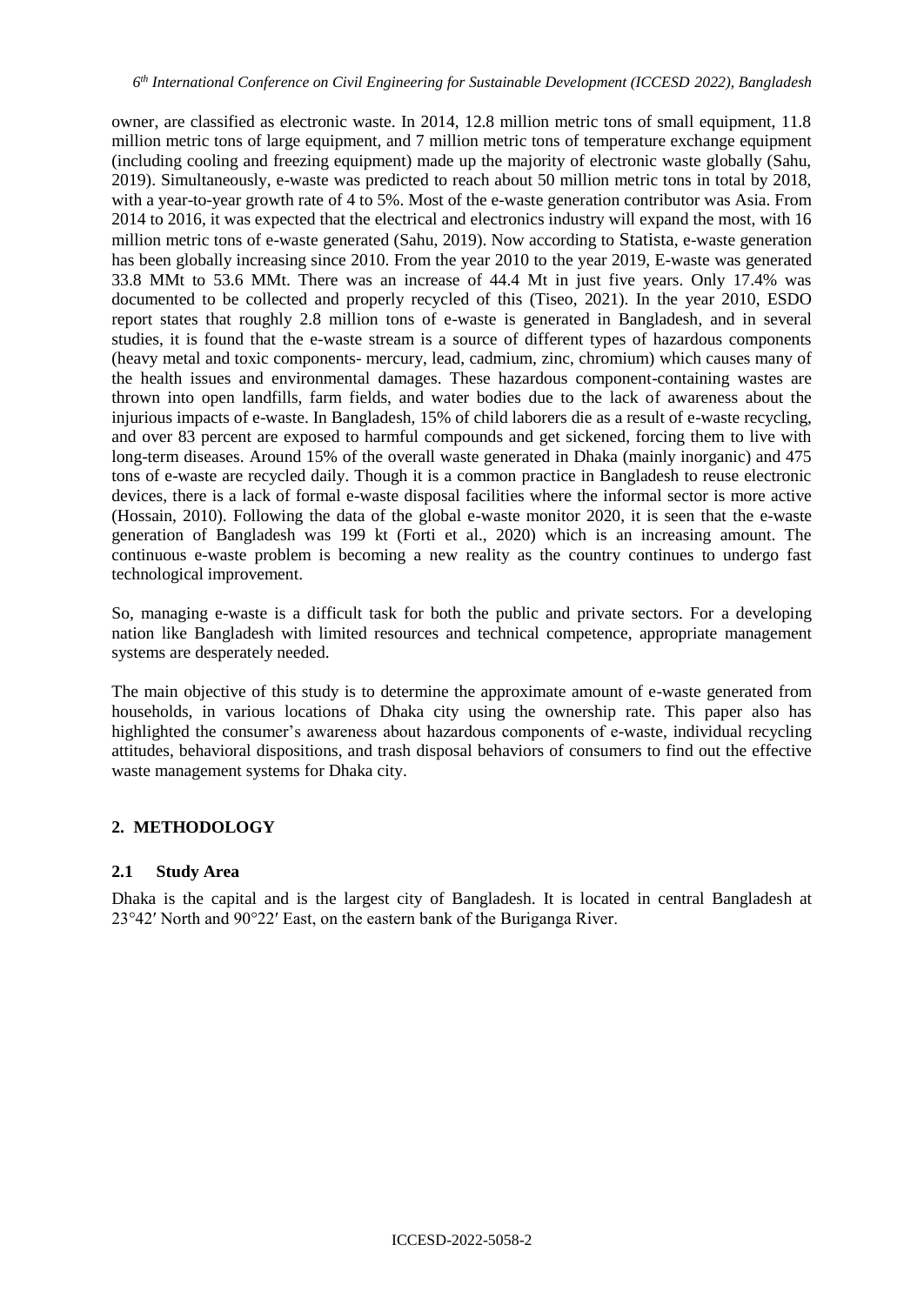

Figure 3.1: Dhaka Metropolitan Area Map; Source: (Banglapedia, 2021)

It is one of the most densely populated cities in the world (Banglapedia, 2021). The population of the Dhaka Metropolitan (DMA) area is 21,741,000 in 2021 (Macrotrends, 2021). Dhaka Metropolitan Area is divided into 2 city corporations, one is Dhaka North City Corporation (DNCC) and the other one is Dhaka South City Corporation (DSCC). And the total area of the two city corporations is around 306 km<sup>2</sup> (Dhaka North City Corporation, 2020; Dhaka South City Corporation, 2021).

# **2.2 Survey Procedure**

The primary purpose of the survey was to collect information about household electrical and electronic equipment (EEE) and also determine the knowledge and awareness of the household user about e-waste in Dhaka city. The survey was conducted both in-person and online. Due to the covid-19 lockdown in Bangladesh, an in-person survey was not always possible, and that is why Google form was used to collect the necessary survey data. The main target of the survey was to collect information from households.

A total of 319 households were surveyed between June and September of 2021. The medium of the survey was English and Bangla for an in-person survey and only English for an online survey (Google Form).

# **2.3 Data**

From the survey, the following data were collected,

1. Information about awareness and behavior regarding e-waste in the household

2. Information about the number of electrical and electronic equipment in the household The E-waste Statistics Guidelines on Classification Reporting and Indicators – Second Edition (Forti et al., 2020) therefore divides EEE into 54 different product-centric categories.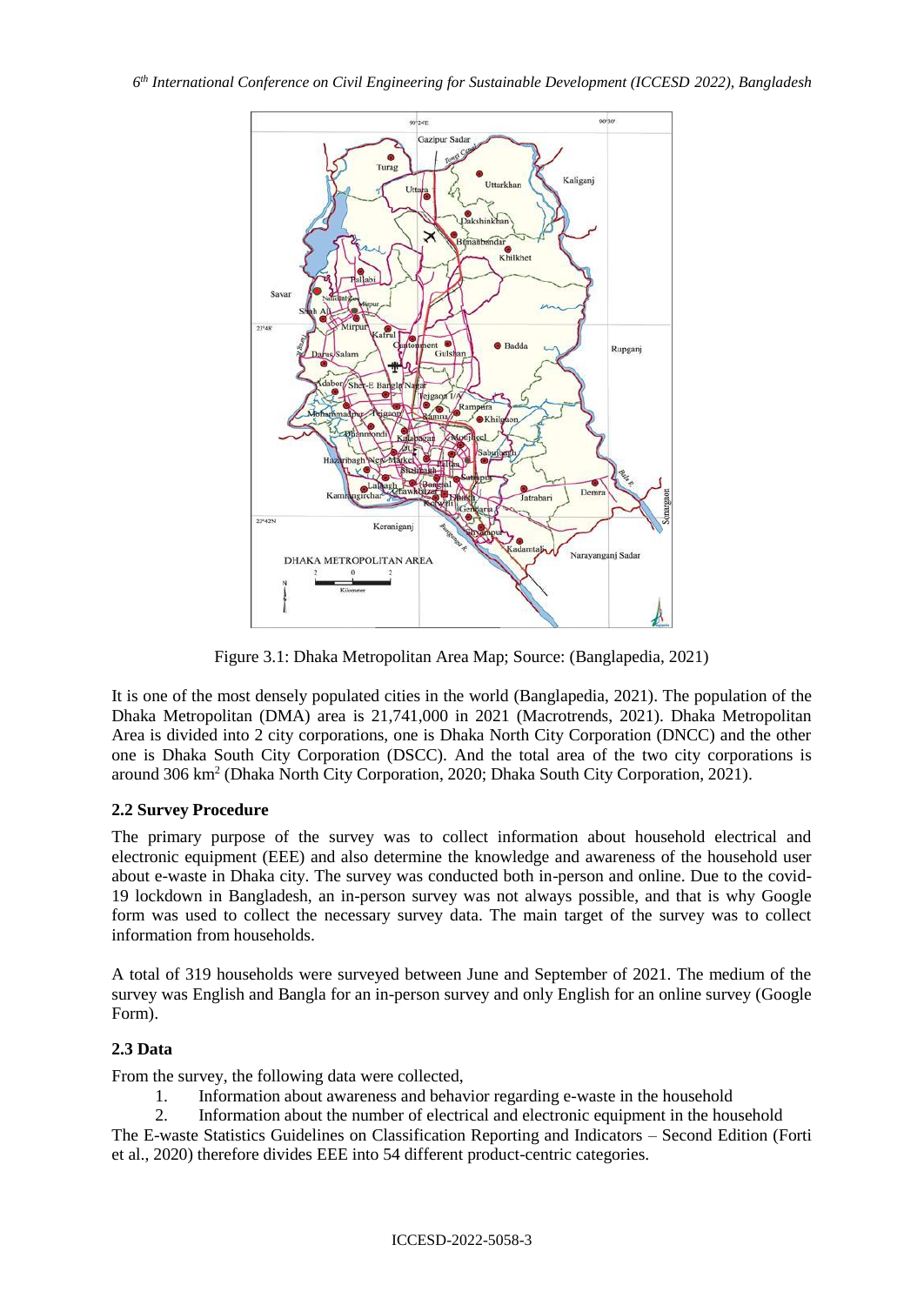These EEE types are grouped into six categories. Though minimum items from each of the six categories are not considered in this survey. For the quantitative analysis of e-waste generation, only 10 electrical and electronic equipment were considered and they are shown in following categories,

- 1. Temperature exchange equipment: Air Conditioning (AC), Fridge, Freezer
- 2. Screens and monitors: Television, Laptop
- 3. Lamps: Lamps were not considered for the e-waste estimation.
- 4. Large equipment: Washing machine, Microwave
- 5. Small equipment: Small equipment was not considered for the e-waste estimation.
- 6. Small IT and Telecommunication equipment: Feature phone, Smartphone, Desktop

All the collected data were stored in Microsoft Excel (version 2016) for further analysis. And all the calculations were done using the same software.

#### **2.4 Method**

According to Schluep et al., (2012); UNEP, (2007); Ikhlayel, (2016), available methods to determine the e-waste generation are:

- a) Consumption and Use Method
- b) Market Supply Method
- c) Time Step Method
- d) Carnegie Mellon Method
- e) Approximation 2 Method

Now, data required for these methods (according to UNEP, 2007; Ikhlayel, 2016; Hamouda et al., 2017) are shown in the table below,

| Methodology                   | Data Required           |            |                |                   |                   |                   |                     |            |              |  |
|-------------------------------|-------------------------|------------|----------------|-------------------|-------------------|-------------------|---------------------|------------|--------------|--|
|                               | Households<br>Number of | Lifetime   | Sales Data     |                   | <b>Stock Data</b> |                   |                     |            |              |  |
|                               |                         |            | Single<br>Year | Multiple<br>Years | Single<br>Year    | Multiple<br>Years | Saturation<br>Level | Reuse Data | Recycle Data |  |
| Consumption<br>and Use Method | V                       | $\sqrt{}$  |                |                   | V                 |                   | $\sqrt{ }$          |            |              |  |
| Market<br>Supply<br>Method    |                         | $\sqrt{}$  |                | $\sqrt{}$         |                   |                   |                     |            |              |  |
| Time Step<br>Method           | V                       |            |                | $\sqrt{}$         |                   | $\sqrt{ }$        | $\sqrt{}$           |            |              |  |
| Carnegie<br>Mellon<br>Method  |                         | $\sqrt{ }$ |                |                   |                   |                   |                     | $\sqrt{}$  | $\sqrt{}$    |  |
| Approximatio<br>n 2 Method    |                         |            | $\sqrt{}$      |                   |                   |                   |                     |            |              |  |

#### Table 2.1: Data requirements for e-waste assessment.

Data Required

Here, "Single Year" means data is needed only for the year of the study. And "Multiple Years" mean that data of more than one year is required.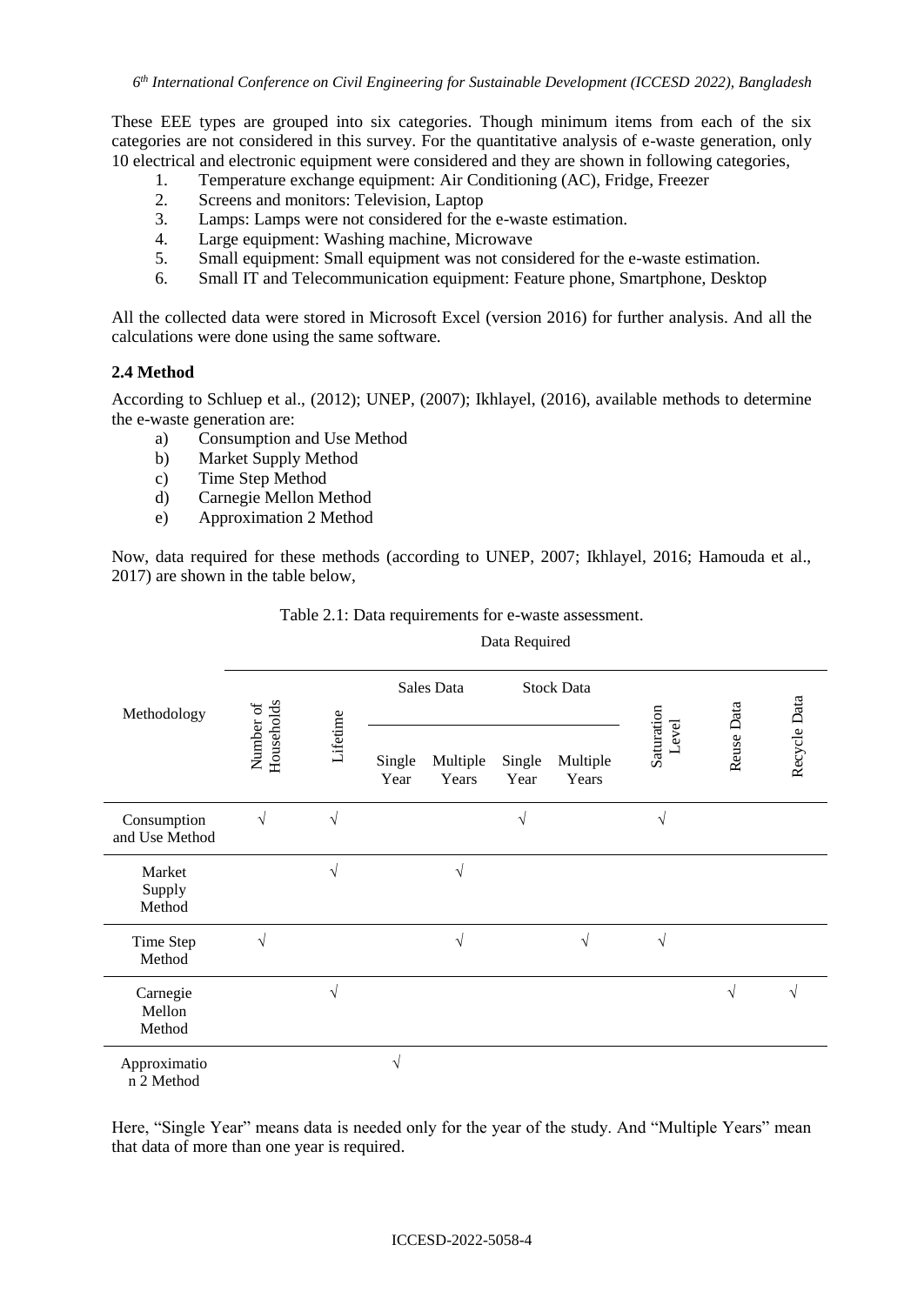From the above table, it can be seen that to calculate the e-waste generated by the household, only "Consumption and Use Method" and "Time Step Method" can be used. Now, for the "Consumption and Use Method", the number of households, lifetime, stock data for that year, and saturation level is required. As Bangladesh is a developing country and there is a lack of reliable data, the Time Step Method cannot be used. Because there are no sale data for multiple years available and there are also no stock data available for multiple years. For this reason, this study used the Consumption and Use Method to calculate the e-waste generation in Dhaka city and the data required for this method was obtained from households very easily from the survey. The used model is given below,

Model: (Robinson, 2009, 184) Total E-waste generation per year  $=$  mn/ $\perp$  (1) Here,  $m = Weight$  of the electrical product n = Number of electrical products in use  $l =$  Average Lifetime of Electrical product

For this study, the aforementioned model was used as it only requires the weight of the electrical product, the number of electrical products in use, and the average lifetime of the electrical product. The data regarding weight and average lifetime were taken from the peer review and the number of electric and electrical equipment was collected from the survey data. From this method, the result of total e-waste generation will be in kg/year. And then it was converted into per capita generation (kg/person) and total "WEEE" or "E-waste" generation in Dhaka city (tons/year).

### **2.5 Assumptions**

There were some hypotheses considered in this study to make the calculation easy and to resolve a few conflicts among the data. They are,

1. Data for lifetime and weight of EEE were taken from Alavi et al., (2015); UNEP, (2007); Robinson, (2009); Araújo et al., (2012); Cobbing, (2008). These data were not attained through the survey.

2. As most of the data were collected using Google Forms, the number of equipment  $7+$  is considered as 8.

3. As most of the data were collected using Google Forms, the number of family members in the household 8+ is considered as 9.

4. The mobile phone market and the laptop market were assumed to be saturated to ease the calculation of the total e-waste generation.

### **3. RESULTS AND DISCUSSION**

### **3.1 Total E-waste Generation in 2021(Dhaka)**

The total e-waste generation in the year 2021 in Dhaka city was estimated and found to be 117,598 tons and the per capita generation was found to be 5.409 kg/person, which is a higher amount. As Dhaka is the most developed city and the capital of Bangladesh, its population is too high and one of the densely populated cities in the world. Also, most of the private companies and tech companies are Dhaka-cantered. So, a high no of per capita e-waste generation is justified. According to World Population Review (2021), the population of Dhaka City in 2021 is 21,741,090.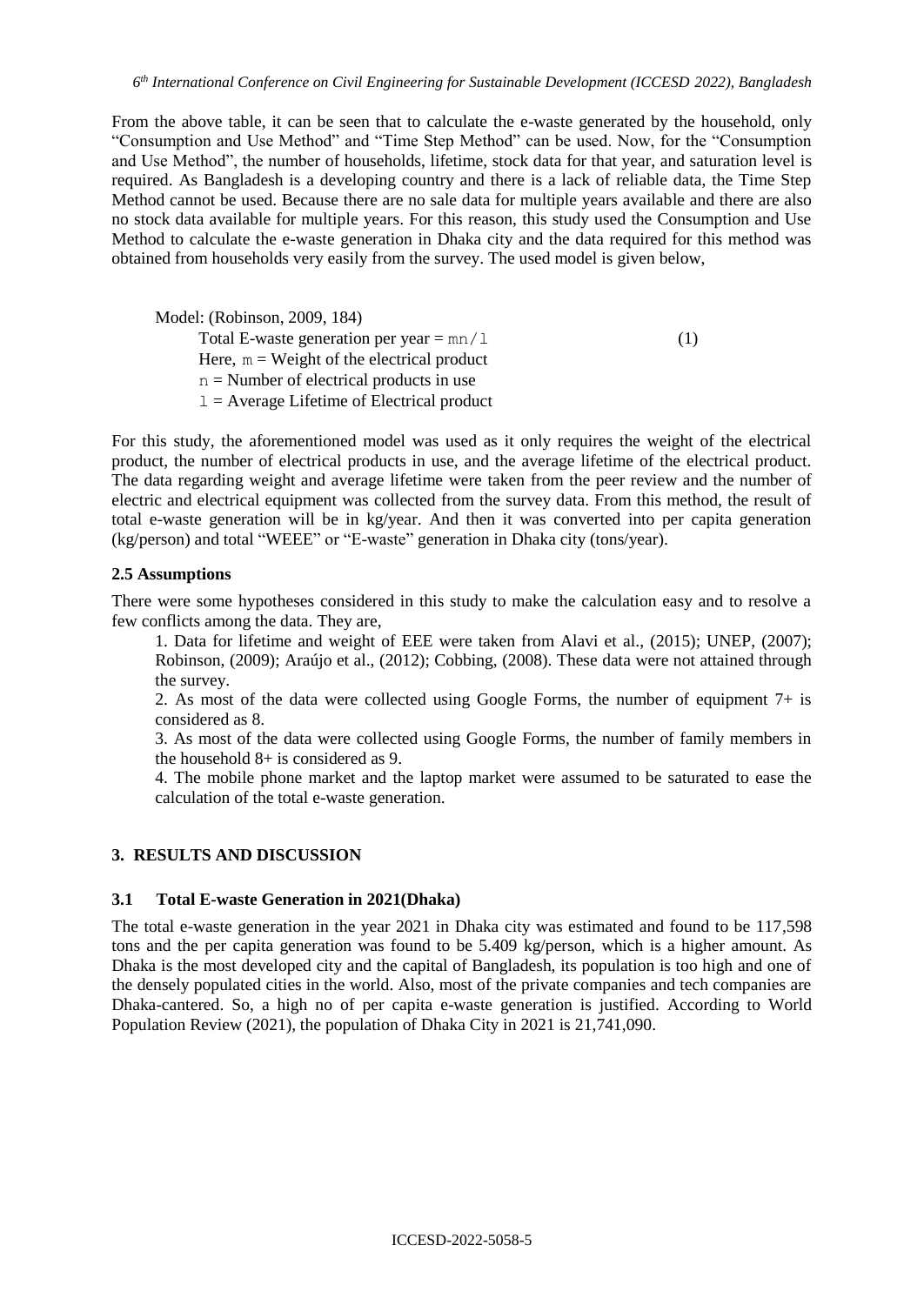| Equipment           | Total<br>Population<br>of The<br>Surveyed<br>Households | Total<br>Amount of<br>Equipment<br>in<br>Households | Weight<br>(kg) | Lifetime<br>(years) | <b>WEEE</b><br>Generation<br>(kg/year) | <b>WEEE</b><br>Generation<br>(tons/year) | WEEE per<br>capita<br>(kg/person) | Total<br><b>WEEE</b><br>Generation<br>in Dhaka<br>City<br>(tons/year) |
|---------------------|---------------------------------------------------------|-----------------------------------------------------|----------------|---------------------|----------------------------------------|------------------------------------------|-----------------------------------|-----------------------------------------------------------------------|
| Television          | 1441                                                    | 426                                                 | 30             | 8                   | 1597.5                                 | 1.5975                                   | 1.109                             | 24111                                                                 |
| Air<br>Conditioners | 1441                                                    | 345                                                 | 55             | 12                  | 1581.25                                | 1.5813                                   | 1.097                             | 23850                                                                 |
| Fridge              | 1441                                                    | 418                                                 | 55             | 12                  | 1915.8333                              | 1.9158                                   | 1.33                              | 28916                                                                 |
| Freezer             | 1441                                                    | 171                                                 | 49             | 15                  | 558.6                                  | 0.5586                                   | 0.388                             | 8436                                                                  |
| Washing<br>Machine  | 1441                                                    | 111                                                 | 45             | 10                  | 499.5                                  | 0.4995                                   | 0.347                             | 7544                                                                  |
| <b>Microwaves</b>   | 1441                                                    | 246                                                 | 15             | $\tau$              | 527.1429                               | 0.5271                                   | 0.366                             | 7957                                                                  |
| Desktop             | 1441                                                    | 216                                                 | 25             | $\tau$              | 771.4286                               | 0.7714                                   | 0.535                             | 11631                                                                 |
| Laptop              | 1441                                                    | 416                                                 | 5              | $\tau$              | 297.1429                               | 0.2971                                   | 0.206                             | 4479                                                                  |
| Feature<br>phone    | 1441                                                    | 436                                                 | 0.113          | $\overline{4}$      | 12.317                                 | 0.0123                                   | 0.009                             | 196                                                                   |
| <b>Smart Phone</b>  | 1441                                                    | 1124                                                | 0.113          | $\overline{4}$      | 31.753                                 | 0.0318                                   | 0.022                             | 478                                                                   |
|                     |                                                         |                                                     |                |                     |                                        | Total:                                   | 5.409                             | 117598                                                                |

### Table 3.1: E-waste estimation

From table 3.1 it can be seen that; smartphones are the highest amount in the household but generated only 478 tons of e-waste in 2021. On the other hand, there are 418 fridges in the surveyed households. But they generated the maximum no of e-waste, which is 28,916 tons/year. This indicated that the weight of the equipment and the lifetime of the electrical device are the two most important factors for determining e-waste generation as they affect e-waste generation directly. Here the weight of the equipment is directly proportional to the generation of e-waste, and the lifetime is inversely proportional to the generation of the e-waste.

### **3.2 Analysis of responses on the basis of the waste collection system**

According to this following figure 3.1, the local government bodies like Municipal Corporation are majorly responsible for collecting 72.41% of waste. However, 13.17% and 14.42% are responsible for collecting waste privately and informally respectably. Summing up according to response  $(13.17\% + 14.42\%) = 27.59\%$  <72.1%. So, it is quite evident that municipal corporations in the respective area should take the responsibility of collecting e-waste. But there is no Proper collection and disposal for E-waste separately.



From the following figure 3.2, it was noted that a maximum portion (66.46%) of respondents answered that waste collector come and pick up waste at your door, but they don't pick up e-waste.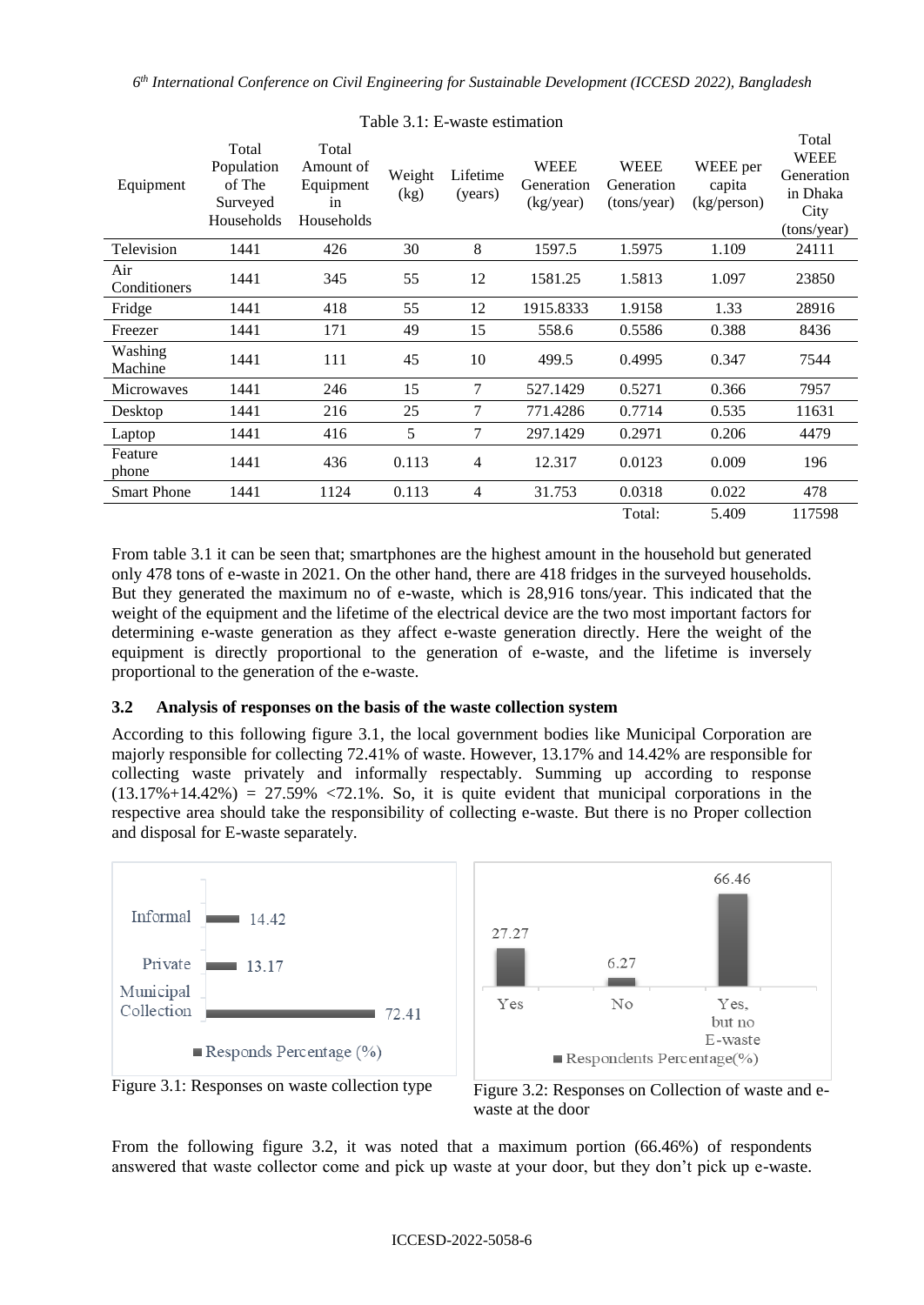However, 27.27% of respondents responded that waste collectors come and pick up waste at your door and pick up e-waste also. On the other hand, 6.27% of respondents said that waste collectors don't pick up any type of waste

### **3.3 Analysis of Responses on The Basis of Awareness**

From this study, it was found that 85.89% of 319 respondents are aware that some hazardous fractions in e-waste need special treatment to be safely disposed of and 14.11% of 319 respondents are not aware of this. The difference in the percentage of responses (yes or no) in figure 3.3 indicates that the number of aware people is approximately 6.09 times higher than the number of unaware people. So, a good number of respondents are aware of this in Dhaka city. It is important to know how much people are aware of because it will be easier to educate about e-waste's other side-effects if people are aware of this. Following one of the literature of Jos, Plateau, Nigeria (Miner et al., 2020), reported that 50.9% (116 respondents) are aware and 49.1% (112 respondents) are unaware that e-waste requires special treatment before disposal.



Figure 3.3: Responses on awareness questions

# **3.5 Analysis of Responses on The Basis of Behaviour**

Though there are many reasons for changing electronic products, these reasons are categorized into 4 groups which are, due to damage, due to upgrade, due to theft, due to newer design of electronic products. The results based on these aspects are summarized in the following figure 3.4. The figure shows that 55.49% of the respondents strongly agreed that they would change or buy new electrical products to replace damaged products. Where 37.93% agreed, 4.08% disagreed and 2.51% strongly disagreed with this. Most of the respondents among 319 are agreed that they were changing products for product upgrades. The percentage of responses on agreed and strongly agreed are respectively 59.87% and 20.69%. On the contrary, 6.58% of the respondents are strongly disagreed with this. Most of the electronic device users have strongly agreed which percentage is 43.89% that they were changing their devices because of products were theft. 41.38% of total 319 respondents were changing their electronic products just for the new design. Where 25.71% and 13.48% are respectively disagreed and strongly disagreed.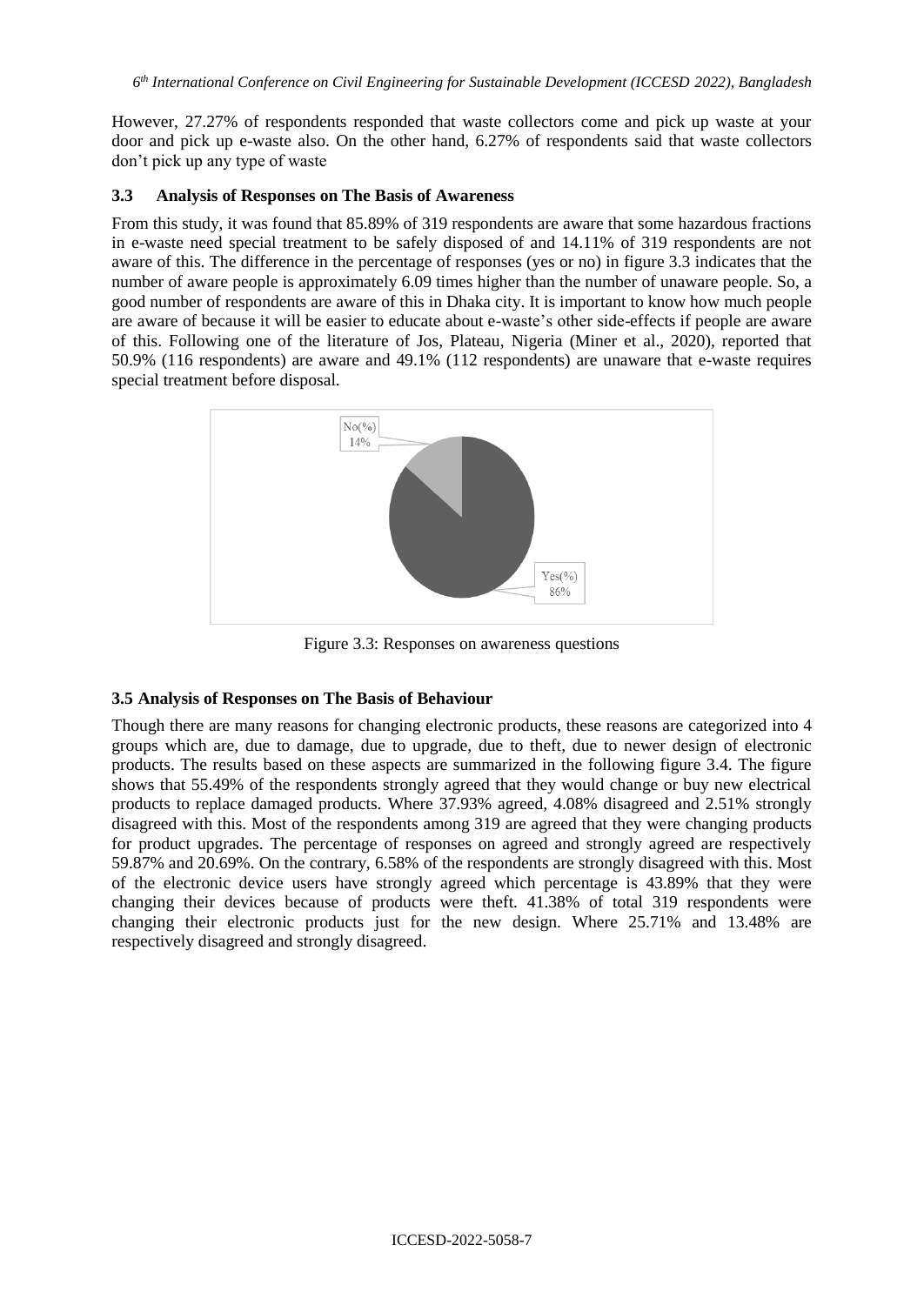*6 th International Conference on Civil Engineering for Sustainable Development (ICCESD 2022), Bangladesh*



Figure 3.4: Reasons for changing electronic devices

There are different types of handling and discarding processes of e-waste in the study area. From the following figure 3.5, it can be illustrated that most of the respondents stored the electronic products at home after consumption which percentage is 36.99%. Larger percentage of storing e-waste homes is probably emphasized on the statement that a large number of people do not know what to do with ewaste after consumption as there is a lack of door-to-door e-waste collection programs and formal ewaste collection programs. A very little amount of people know proper disposal method of e-waste.



Figure 3.5: Handling and discarding process of electronic device

There may have been many reasons that respondents are not practicing recycling. Based on the responses of if they are practicing recycling, it was found from the figure 3.6 38.87% were practicing any kind of recycling and 61.13% of 319 respondents are not practicing recycling. So, the percentage of people who are not recycling anything is higher than the percentage of the persons who are practicing recycling. Lack of knowledge about further usage of waste or after consumption activity can be the reasons for not recycling. The amount of the higher percentage of not doing any kind of recycling may also depend on the fact that 61.13% of respondents do not know that unused electronics are not waste and can be reused. 38.87% may have thought that ELECTRONIC devices with end-oflife are not a complete waste. The components or raw materials of electronic devices can be reused by extracting them from unused devices or electronic waste which can be a productive mindset. The lifetime of the product may be increased by having this kind of mindset.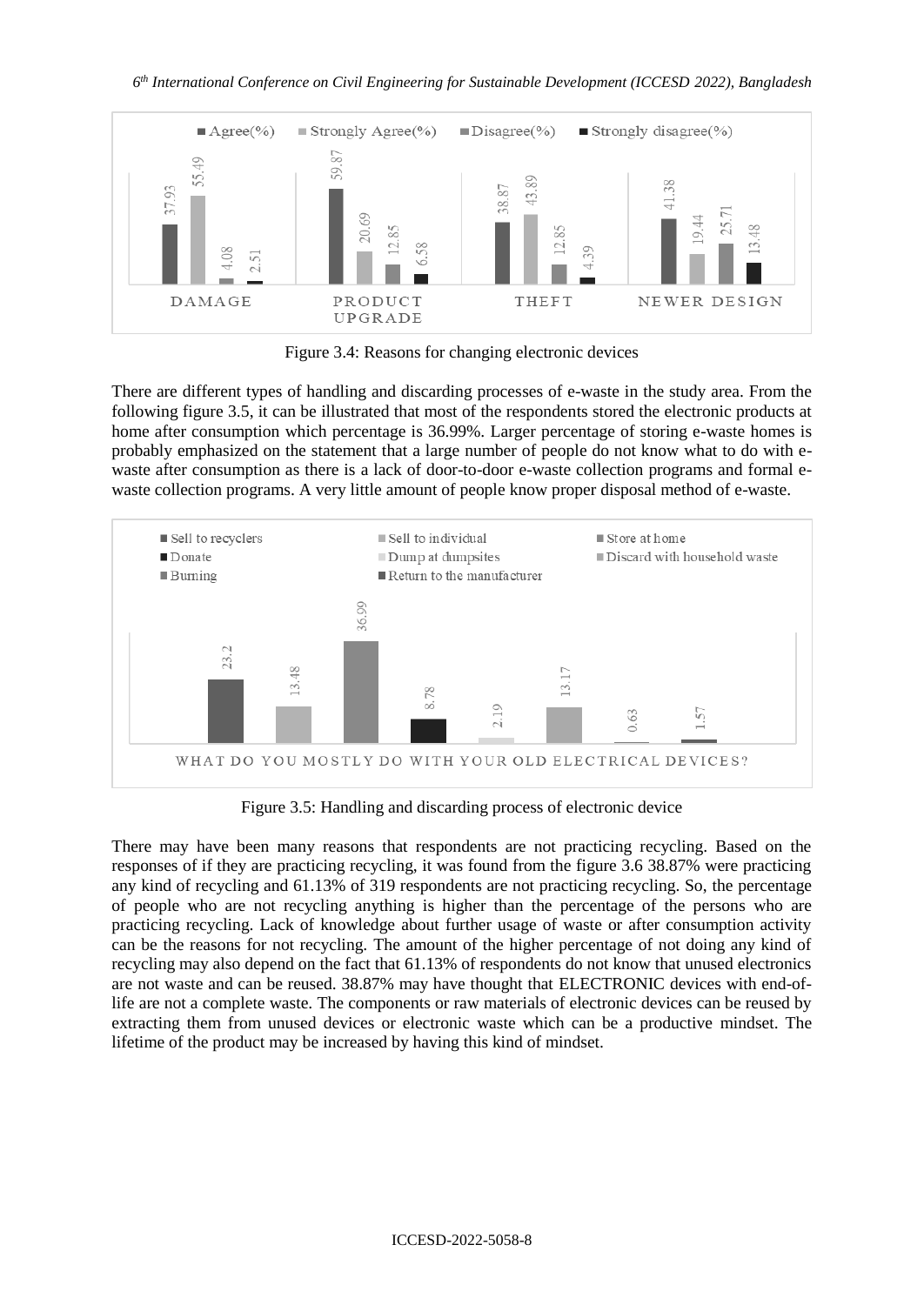

Figure 3.6: Responses on recycling practice question

#### **3.6 Analysis of Responses on The Basis of Willingness**

From the survey it was seen that 22% of respondents responds "NO" and 78% of respondents responds "YES" when they were asked if they are willing to give out e-waste of the surety of not polluting the environment (Figure 3.7). It is seen from the result of respondents that people who are willing, their percentage is higher than the percentage of the people who are unwilling to give out the e-waste even after being ensured that these e-wastes will not pollute the environment. If it is possible to aware people about the proper e-waste collection and disposal system, then the percentage of willing people may be increased. Trustworthy e-waste management agencies can arrange campaigns about how and where they are disposing of the e-waste without polluting the environment. These may increase the willingness rate on this topic.



Figure 3.7: Responses on willingness to give away e-waste



Figure 3.8: Responses on willingness to recycle e-waste

It was also seen from the survey that 96% of people want to recycle and the other 4% are not willing to recycle (Figure 3.8). The unwilling people may have a lack of knowledge about the toxic components and their hazardous effects. And they may be unaware of the fact that the environment is in danger because of this kind of waste which may affect human life and health later.

### **4. CONCLUSIONS**

As Bangladesh is transitioning from a least developed country to a developing country, the use of electrical appliances is also increasing. And as a result, from this study, the total e-waste generation was 117598 tons/year with a per capita generation of 5.409 kg/person. But this is also creating new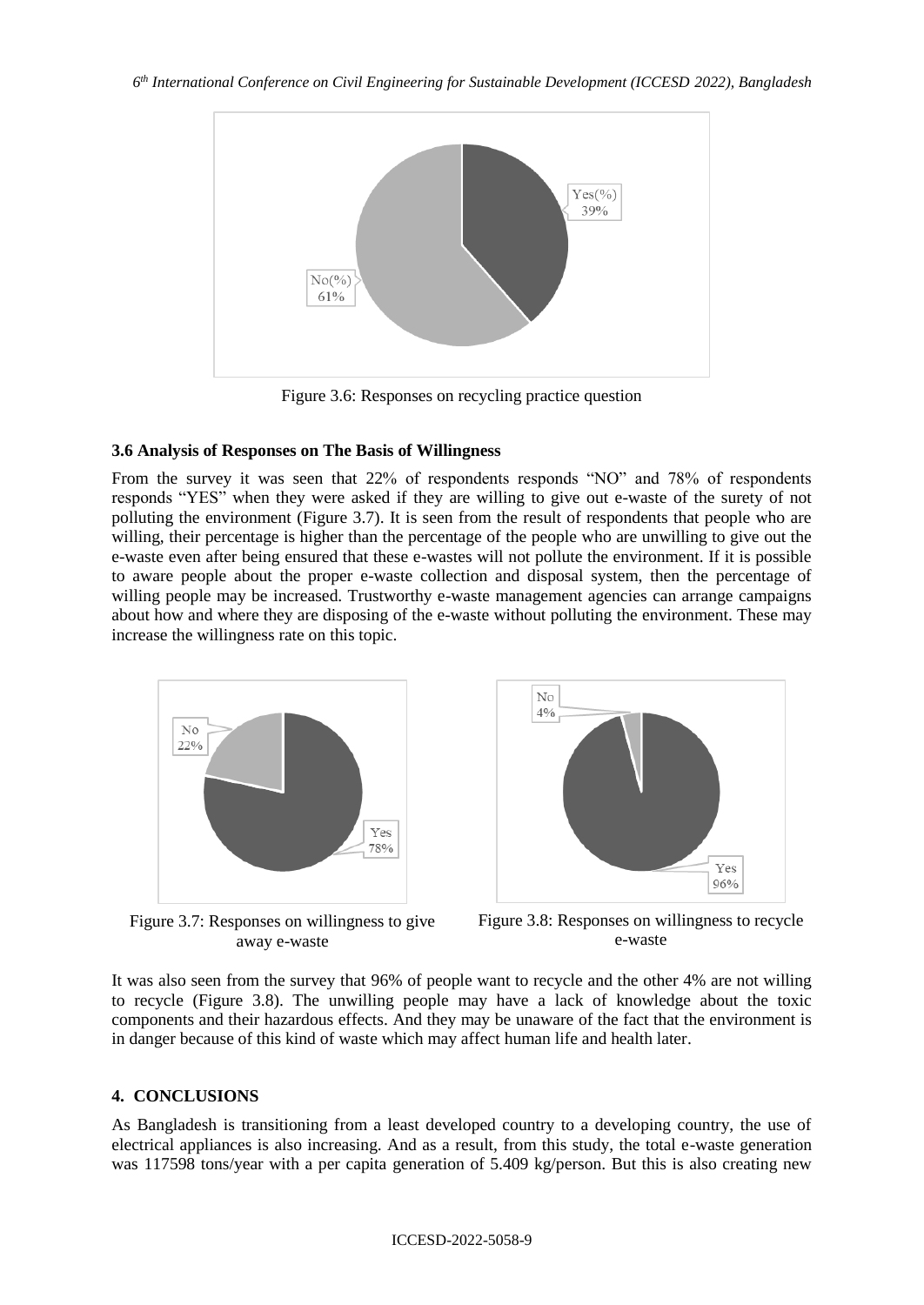problems for the country like e-waste. If they are not properly handled (sorted, reused, and safely disposed of), they can cause health problems and environmental pollution as they may contain hazardous material, chemicals, and rare metals. In Bangladesh, there is no formal e-waste collection system for the household, for which either they are stored in houses or discarded with solid waste. And this is harmful to the environment. It can also be seen from the study that people strongly agree to buy new equipment when their old devices are damaged. If they start to use high-quality electrical equipment, the chances of accidental damages may reduce. On the contrary, most of the people in Dhaka city are not practicing recycling, but are willing to recycle. So proper e-waste collection systems and recycling facilities are needed to be constructed so that people can recycle and save the environment. People also can rent electrical equipment instead of buying it upfront as it will also reduce the generation of e-waste. The government also need to take some step to reduce problems regarding e-waste. Like, establishing proper legislation for e-waste handling and maintenance, legislation of the right to repair, mandating extended producer responsibility for the equipment producer. By doing these, the amount of e-waste can be reduced in the long future.

### **REFERENCES**

- Alavi, N., Shirmardi, M., Babaei, A., Takdastan, A., & Bagheri, N. (2015). Waste electrical and electronic equipment (WEEE) estimation: A case study of Ahvaz City, Iran. Journal of the Air & Waste Management Association, 65(3), 298-305. 10.1080/10962247.2014.976297
- Araújo, M. G., Magrini, A., Mahler, C. F., & Bilitewski, B. (2012). A model for estimation of potential generation of waste electrical and electronic equipment in Brazil. Waste Management, 32(2), 335-342. 10.1016/j.wasman.2011.09.020
- Banglapedia. (2021, June 18). Dhaka City Corporation. Banglapedia. Retrieved August 27, 2021, from https://en.banglapedia.org/index.php/Dhaka\_City\_Corporation
- Cobbing, M. (2008). Toxic Tech: Not in our Backyard. Greenpeach International, (February), 76. http://scholar.google.com/scholar?hl=en&btnG=Search&q=intitle:Toxic+Tech+:+Not+in+Our+Ba ckyard#0
- Dhaka North City Corporation. (2020). Waste Facts At A Glance. In Dhaka North City Corporation Waste Report 2018-2019 (p. 4). Waste Management Department, Dhaka North City Corporation. http://www.dncc.gov.bd/sites/default/files/files/dncc.portal.gov.bd/annual\_reports/6693c776\_0dde \_49da\_b85b\_1928d398a7f4/2020-07-07-15-04-0388efe51e61d331efb81045a0648dd2.pdf
- Dhaka North City Corporation. (2020, February 27). Location and Area. Dhaka North City Corporation. Retrieved 08 27, 2021, from http://www.dncc.gov.bd/site/page/c0b6953f-16d3-405b-85e9-dece13bb98de/-
- Dhaka South City Corporation. (2021, July 14). At one glance, Dhaka South. Dhaka South City Corporation. Retrieved August 27, 2021, from http://www.dscc.gov.bd/site/page/c918f990-1f75- 46cb-95ad-c08d10197af5/-
- Forti V., Baldé C.P., Kuehr R., Bel G. The Global E-waste Monitor 2020: Quantities, flows and the circular economy potential. United Nations University (UNU)/United Nations Institute for Training and Research (UNITAR) – co-hosted SCYCLE Programme, International Telecommunication Union (ITU) & International Solid Waste Association (ISWA), Bonn/Geneva/Rotterdam
- Hamouda, K., Adjroudi, R., Rotter, V. S., & Wang, F. (2017, May 02). Methodology for WEEE assessment in Algeria Karima. International Journal of Environmental Studies ISSN, 74(4), 568- 585. http://dx.doi.org/10.1080/00207233.2017.1319621
- Hossain, S. (2010). E-waste: Bangladesh Situation. Dhaka, Bangladesh: Environment and Social Development Organization-Environmental and Social Development Organization
- Ikhlayel, M. (2016). Differences of methods to estimate generation of waste electrical and electronic equipment for developing countries: Jordan as a case study. Resources, Conservation and Recycling, 108, 134-139. http://dx.doi.org/10.1016/j.resconrec.2016.01.015
- Macrotrends. (2021). Dhaka, Bangladesh Metro Area Population 1950-2021. MacroTrends. Retrieved August 27, 2021, from https://www.macrotrends.net/cities/20119/dhaka/population